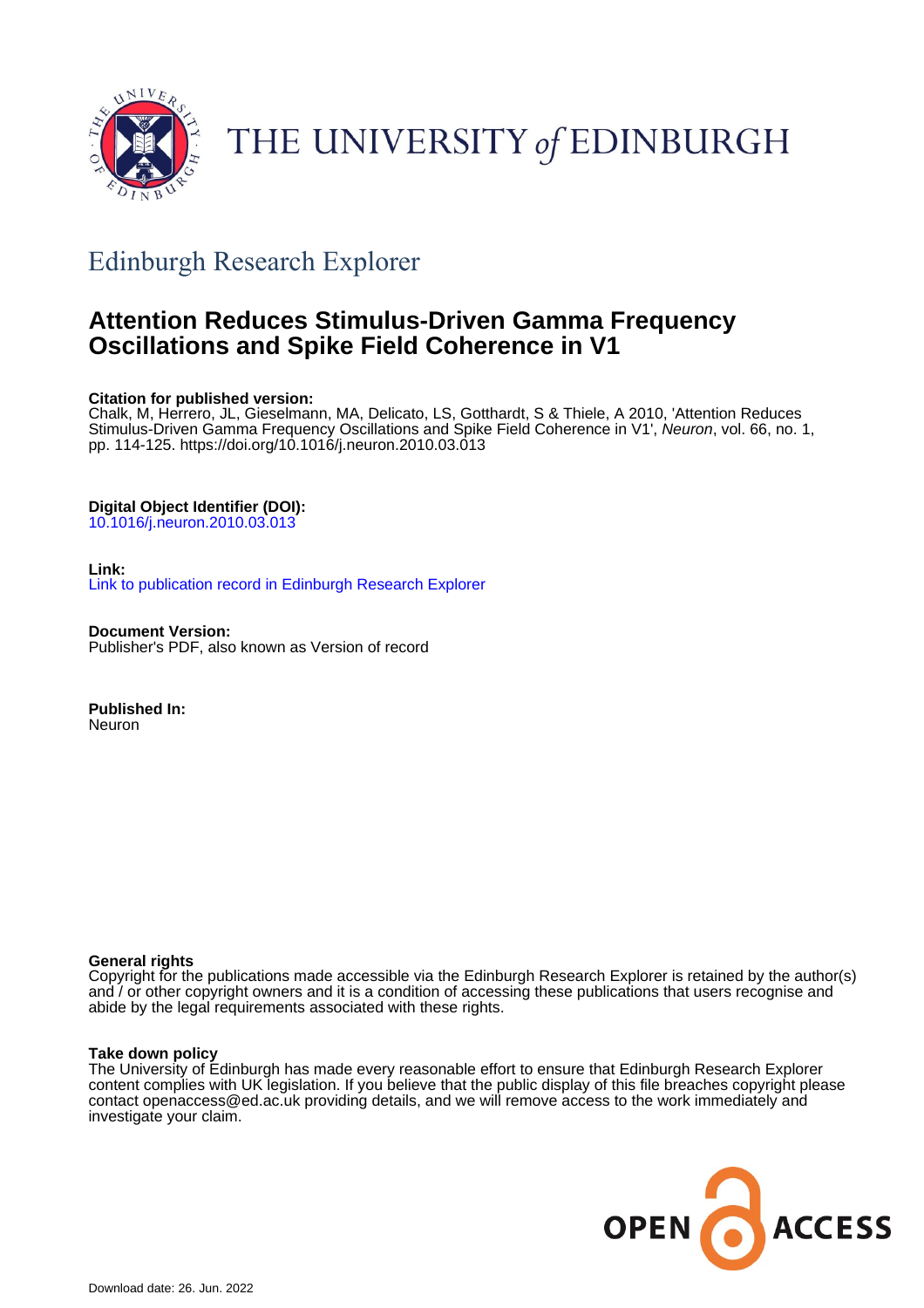## <span id="page-1-0"></span>Attention Reduces Stimulus-Driven Gamma Frequency Oscillations and Spike Field Coherence in V1

Matthew Chalk,<sup>2,3</sup> Jose L. Herrero,<sup>1,3</sup> Mark A. Gieselmann,<sup>1,3</sup> Louise S. Delicato,<sup>1,4</sup> Sascha Gotthardt,<sup>1</sup> and Alexander Thiele<sup>1,\*</sup>

<sup>1</sup>Institute of Neuroscience, Newcastle University, Newcastle upon Tyne, NE2 4HH, UK

2School of Informatics, University of Edinburgh, Edinburgh, EH8 9AB, UK

<sup>3</sup>These authors contributed equally to this work

4Present address: Department of Psychology, Faculty of Applied Sciences, University of Sunderland, Sunderland, SR6 0DD, UK \*Correspondence: [alex.thiele@ncl.ac.uk](mailto:alex.thiele@ncl.ac.uk)

DOI 10.1016/j.neuron.2010.03.013

Open access under [CC BY license.](http://creativecommons.org/licenses/by/3.0/)

#### **SUMMARY**

Rhythmic activity of neuronal ensembles has been proposed to play an important role in cognitive functions such as attention, perception, and memory. Here we investigate whether rhythmic activity in V1 of the macaque monkey (macaca mulatta) is affected by top-down visual attention. We measured the local field potential (LFP) and V1 spiking activity while monkeys performed an attention-demanding detection task. We show that gamma oscillations were strongly modulated by the stimulus and by attention. Stimuli that engaged inhibitory mechanisms induced the largest gamma LFP oscillations and the largest spike field coherence. Directing attention toward a visual stimulus at the receptive field of the recorded neurons decreased LFP gamma power and gamma spike field coherence. This decrease could reflect an attention-mediated reduction of surround inhibition. Changes in synchrony in V1 would thus be a byproduct of reduced inhibitory drive, rather than a mechanism that directly aids perceptual processing.

### INTRODUCTION

Attention plays an important role in conscious perception ([Chun and Marois, 2002; Rensink, 2000](#page-11-0)). It ensures that sensory processing is biased toward behaviorally relevant features and locations. As a consequence the perceptual quality of a visual stimulus located within an attended region is improved ([Carrasco et al., 2004\)](#page-11-0) at the expense of the perceptual quality of stimuli located elsewhere [\(Pestilli and Carrasco, 2005](#page-12-0)). Such attention-dependent perceptual changes are reflected in neurophysiological data from striate and extrastriate visual cortex, where firing rates of neurons tuned toward an attended spatial location [\(Spitzer et al., 1988; Treue and Maunsell, 1996](#page-12-0)) or feature dimension ([Martinez-Trujillo and Treue, 2004; McAdams](#page-11-0) [and Maunsell, 2000](#page-11-0)) are increased. In addition, spatial and feature-guided attention increases the synchrony of neuronal populations in area V4 [\(Bichot et al., 2005; Fries et al., 2001](#page-11-0)), thereby likely increasing the impact of their action potentials at target locations. Thus, in addition to modulating neuronal firing rates, attention acts to synchronize the activity of neurons that respond to an attended stimulus (Bö[rgers et al., 2008;](#page-11-0) [Buehlmann and Deco, 2008; Buia and Tiesinga, 2006; Deco](#page-11-0) [and Thiele, 2009; Fries et al., 2001; Gregoriou et al., 2009;](#page-11-0) [Steinmetz et al., 2000\)](#page-11-0).

These attention-dependent changes in neural synchrony have so far been recorded at mid- and high-level stages in the visual hierarchy [\(Bichot et al., 2005; Buschman and Miller, 2007; Fries](#page-11-0) [et al., 2001; Gregoriou et al., 2009\)](#page-11-0). It is unclear whether attention modulates the neural response in a similar way in early cortical processing. To test this we measured the local field potential (LFP) and spiking activity in primary visual cortex while macaque monkeys performed a visual attention-demanding task. We found that attending to a visual stimulus located within the receptive field (RF) of the recorded neurons resulted in a significant decrease in the magnitude of LFP oscillations and the spike field coherence (SFC) in the gamma frequency range (30–50 Hz). To ensure that this result was not related to task differences, we confirmed that attention increases gamma LFP power and SFC in area V4, in line with previous results ([Fries](#page-11-0) [et al., 2001](#page-11-0)). Thus, increases in neuronal synchrony are not a universal mechanism by which attention benefits the processing of visual stimuli in visual cortex.

#### RESULTS

We measured the LFP signal from 258 recording sites in area V1 from three macaque monkeys (monkeys HU, HO, and BL) while they engaged in a top-down spatial attention task where bar stimuli of optimal orientations were presented centered on the RF of neurons at the recording site. The attentional state of the monkey was manipulated by presenting a visual cue prior to each trial, which instructed the monkey to attend either toward or away from the corresponding RF (''attend-RF'' and ''attendaway'' conditions, respectively). In order to investigate the impact of interaction of attention and stimulus dimension on the LFP response and the SFC, we varied the stimulus contrast in experiment 1 and the bar length in experiment 2. For experiment 1 the contrast of the bar stimuli was variable (5%, 10%, 15%, 20%, 25%, and 50% Michelson contrast), while the bar length was fixed (0.4° long in monkey HU, 39 recording sites; 1.2° long in monkey HO, 26 recording sites). In experiment 2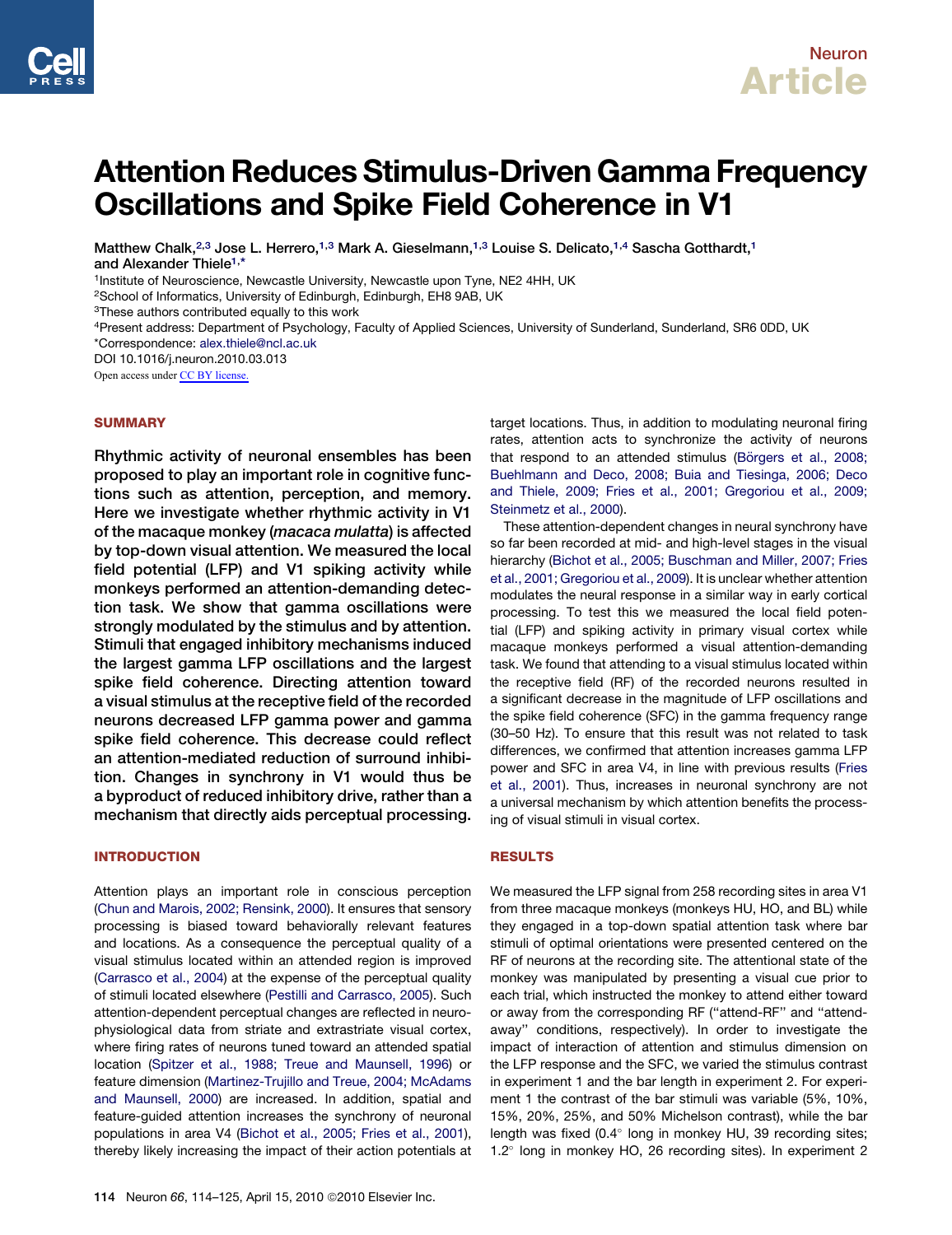

<span id="page-2-0"></span>

#### Figure 1. Average Spike and LFP **Responses**

(A) Normalized multiunit signals from the bar length (0.8° long bar) experiments averaged over 193 recording sites. Red curve shows the activity in the attend-RF condition; blue curve, the activity in the attend-away condition. Red and blue shaded areas show SEM. The gray shaded area shows the time period that was used for the spectral analysis.

(B) Population-evoked potential of the LFP from the contrast experiment (25% contrast).

(C) Spectrum during the period from 256 to 512 ms after stimulus presentation for the attend-away (blue) and attend-RF (red) conditions from the bar length experiment. Left graphs show data from 0 to 25 Hz; right graphs, data from 20 to 72 Hz.

(D) Power spectrum normalized for stimulusinduced effects, i.e., normalized by the power spectrum prior to stimulus presentation for the attend-away (blue) and attend-RF (red) conditions separately for the three monkeys. Data from monkey HO shows an example from the contrast experiment (50% stimulus contrast). Data from monkey HU and BL are from the bar length experiment (2.4° bar length). Shaded areas show SEM.

also Figure 1A), and it corresponds to the time period wherein the animal had to increase the level of attention to detect behaviorally relevant stimulus changes ([Roberts et al., 2007](#page-12-0)). Figure 1C shows the average LFP power spectrum for the recordings from the bar length experiment, pooled across the three monkeys.

the length of the bar stimuli was varied  $(0.2^{\circ}-2.4^{\circ})$  and the contrast was fixed at 24% in monkey HU (135 recording sites) and monkey BL (12 recording sites), while it was 85% in monkey HO (46 recording sites). For additional task and experimental details see [Experimental Procedures](#page-10-0) and [Figure S1.](#page-11-0)

In line with the general literature, we found that attending toward the RF location increased the firing rate of the neurons compared with the rate achieved in the attend-away condition. An example of this effect in the recorded population (bar length experiment) is shown in Figure 1A ( $p < 0.001$ , signed rank test). Figure 1B shows an example, population-evoked LFP response from the contrast experiment. It shows that stimulus onset resulted in a stereotypical deflection of the LFP, which lasted for about 200–250 ms, whereas after the LFP, as assessed by the evoked response, it was reasonably stationary. The latter is a prerequisite for performing the spectral analyses that are reported below. To investigate the effects of attention on the sustained LFP response, we calculated the LFP response power spectrum and the stimulus-induced power spectrum, both averaged over the time interval of 256–512 ms after stimulus presentation. The time period of 256–512 ms was chosen because it is the period wherein attentional modulation of firing rates was most profound ([Herrero et al., 2008; Roberts et al., 2007](#page-11-0)) (see

The attend-away condition is shown in blue, and the attend-RF condition is shown in red. Power spectra exhibited their maximum at low frequency, dropping off with increasing frequency. However, there was an additional peak in the gamma band (30–50 Hz), provided that the stimulus induced a V1 network state that favored gamma oscillations ([Gieselmann and Thiele,](#page-11-0) [2008\)](#page-11-0), i.e., a large stimulus was used that encroached on the suppressive surround. In addition to the dependence on stimulus type, gamma oscillations were usually larger for the attend-away, compared with the attend-RF, condition. These differences were significant ( $p < 0.05$ , two-factor repeatedmeasurement [RM] ANOVA; for a detailed analysis of the significance levels for different spectral bands, see below). Figure 1D shows examples of stimulus-induced spectra for the three animals. The attend-away condition resulted in more stimulusinduced power in the gamma range than the attend-RF condition.

In order to provide a quantitative understanding of how attention modulated the LFP signal, we divided the power spectrum into five different frequency bands (delta: 1–4 Hz, theta (cortical): 4–7 Hz, alpha: 7–13 Hz, beta: 13–25 Hz, and gamma: 30–50 Hz), and analyzed the effects of attention on the LFP response power separately for each frequency band. The gamma range was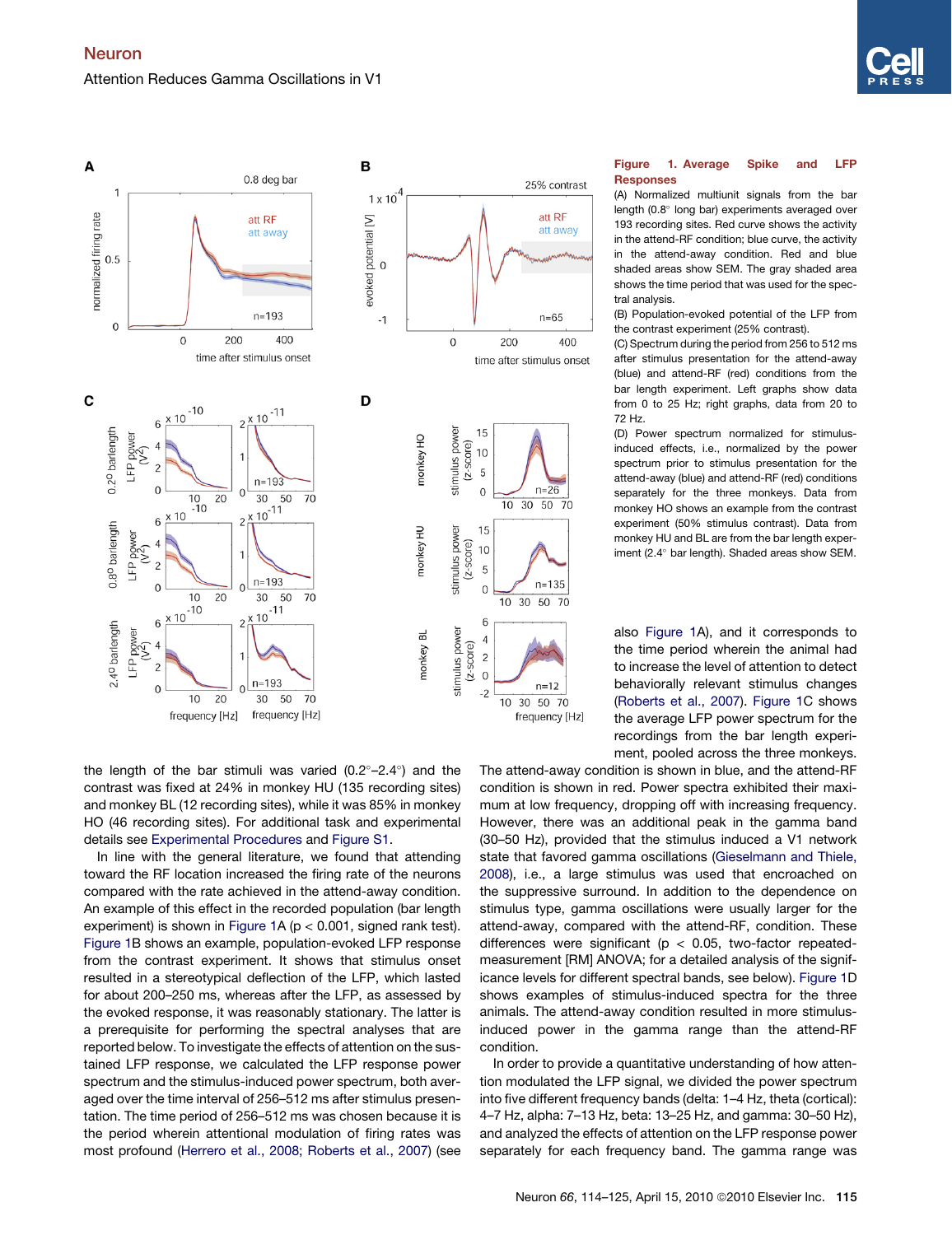# Attention Reduces Gamma Oscillations in V1

# Neuron



restricted to powers of <50 Hz, because all three monkeys showed that their main stimulus-induced gamma activity within this range (see [Figure 1](#page-2-0)D). Moreover, the LFP power for higher frequencies could be contaminated by ''spike intrusion,'' and would thus at least partially reflect the multiunit activity at the recording site.

Data from the experiment wherein stimulus contrast was systematically varied are shown in Figure 2A. Stimulus contrast significantly increased delta, theta, alpha, beta, and gamma band activity, while attending to the RF significantly reduced power in all five frequency bands (two-factor RM ANOVA; delta:  $p_{attention}$  < 0.001,  $p_{contrast}$  < 0.001, theta:  $p_{attention}$  < 0.001,  $p_{\text{contrast}} < 0.001$ , alpha:  $p_{\text{attention}} < 0.001$ ,  $p_{\text{contrast}} < 0.001$ , beta:  $p_{attention}$  < 0.001,  $p_{contrast}$  < 0.001, gamma:  $p_{attention}$  = 0.004,  $p_{contrast} < 0.001$ ,  $n = 65$  recording sites). The effects for the gamma band activity were significant both collectively and individually (for additional details see [Table 1\)](#page-4-0), and they applied to both the raw power and the stimulus-induced power. In addi-

### Figure 2. Influence of Stimulus and Attention on Spectral LFP Power

(A) Effects of attention and stimulus contrast on different frequency bands of the raw and stimulus-induced LFP power for the contrast experiment. The population raw LFPs of the delta, theta, alpha, beta, and gamma powers as a function of contrast is shown in the upper plots. The stimulus-induced power for these frequencies as a function of stimulus contrast is shown in the lower plots.

(B) Effects of attention and stimulus length on different frequency bands of the raw and stimulus-induced LFP power for the bar length experiment. The population raw LFPs of the delta, theta, alpha, beta, and gamma powers as a function of stimulus length is shown in the upper plots. The stimulus-induced power for these frequencies as a function of stimulus length is shown in the lower plots. Data for the attend-RF condition are shown in solid black, whereas data for the attend-away condition are shown in dashed black. Error bars show SEM.

tion to the effects of contrast and attention alone, we also found a significant interaction between stimulus contrast and attention for the gamma band activity. Attention reduced the raw and stimulus-induced power more strongly at high contrasts (raw gamma power: pattention\*contrast = 0.001; stimulusinduced gamma power: pattention\*contrast  $< 0.001$ ).

The data for the experiment wherein the bar length was varied are shown in Figure 2B. Bar length had a significant effect on all frequency bands ( $p < 0.001$ , two-factor RM ANOVA, n = 193 recording sites from three monkeys). However, increasing stimulus size did not have the

same effect on the delta, theta, alpha, and beta band activity as increasing stimulus contrast did. While increasing contrast resulted in more delta, theta, alpha, and beta LFP power, increasing the stimulus size significantly reduced the overall power and the stimulus-induced power in the delta, theta, alpha, and beta bands (p < 0.001, two-factor RM ANOVA). Notably, the effects of contrast and stimulus length on gamma band activity were very similar. LFP power significantly increased with bar length in the gamma band (p < 0.001, two-factor RM ANOVA). In line with the contrast experiments, attending to the RF of the recording sites significantly reduced the power in the delta, theta, alpha, beta, and gamma bands ( $p < 0.001$ , two-factor RM ANOVA) in monkey HU and monkey BL. Additionally, a significant interaction between bar length and attention was found for all five frequency bands (p < 0.05, two-factor RM ANOVA). In the delta, theta, alpha, and beta band, the largest attention-induced power changes occurred for short bar stimuli, while in the gamma band, the largest changes occurred for long bars. The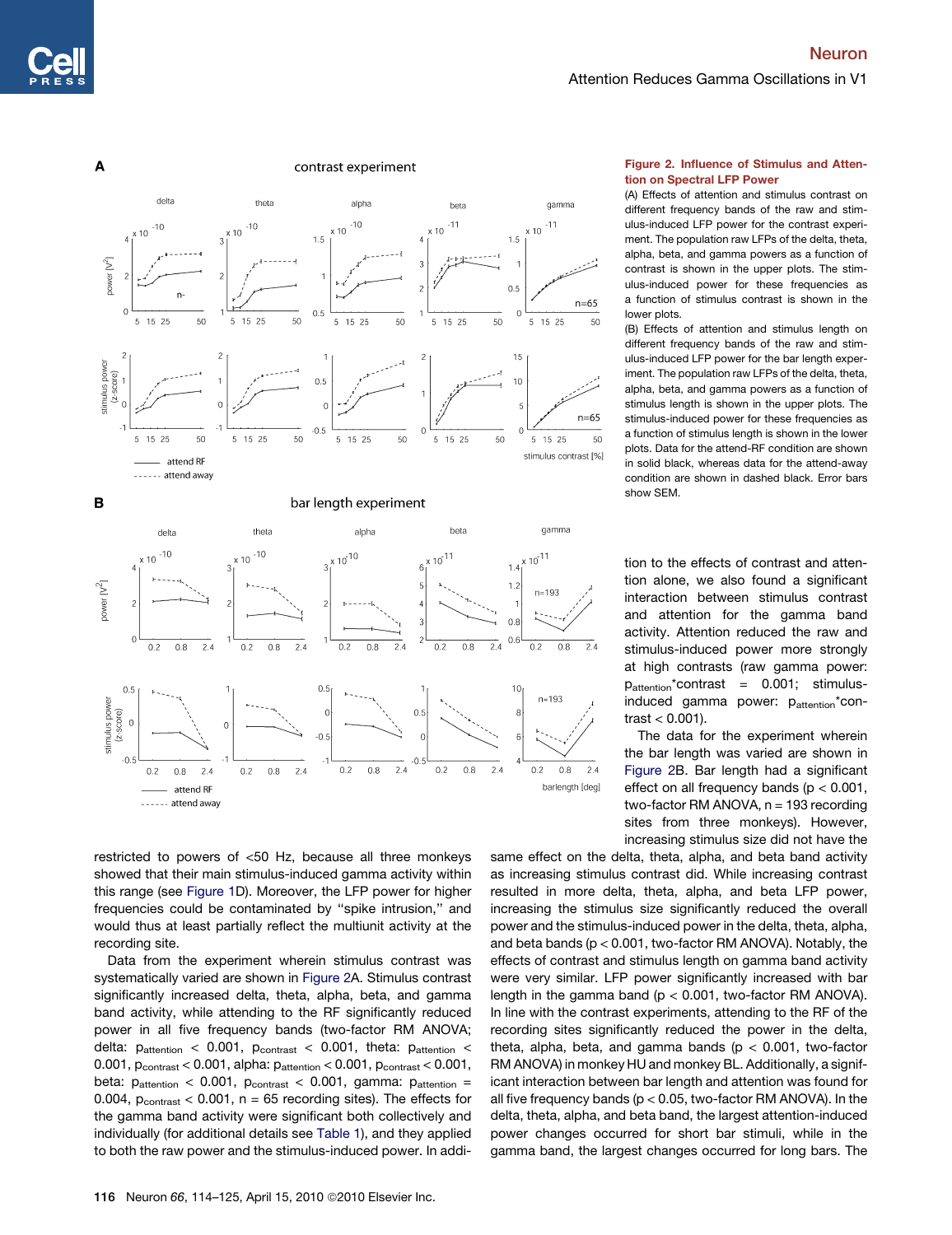<span id="page-4-0"></span>

| Table 1. Analysis of the Effect of Attention on Different Frequency Bands for the Different Monkeys and Experimental Conditions |                         |                |                |             |              |
|---------------------------------------------------------------------------------------------------------------------------------|-------------------------|----------------|----------------|-------------|--------------|
| Experiment                                                                                                                      | Animal                  | Variable       | Frequency Band |             |              |
|                                                                                                                                 |                         |                | Alpha          | <b>Beta</b> | Gamma        |
| Contrast                                                                                                                        | Monkey HU ( $n = 39$ )  | raw power      | p < 0.001      | p < 0.001   | $p = 0.010$  |
|                                                                                                                                 |                         | stimulus power | $p = 0.002$    | $p = 0.004$ | $p = 0.004$  |
|                                                                                                                                 |                         | STA power      |                |             | p < 0.001    |
|                                                                                                                                 |                         | <b>SFC</b>     |                |             | $p = 0.023$  |
|                                                                                                                                 | Monkey HO ( $n = 26$ )  | raw power      | $p = 0.167$    | $p = 0.342$ | $p = 0.026$  |
|                                                                                                                                 |                         | stimulus power | $p = 0.048$    | $p = 0.82$  | $p = 0.002$  |
|                                                                                                                                 |                         | STA power      |                |             | p < 0.001    |
|                                                                                                                                 |                         | <b>SFC</b>     |                |             | $p = 0.009$  |
| Bar length                                                                                                                      | Monkey BL $(n = 12)$    | raw power      | p < 0.001      | p < 0.001   | $p = 0.002$  |
|                                                                                                                                 |                         | stimulus power | p < 0.001      | p < 0.001   | $p = 0.005$  |
|                                                                                                                                 |                         | STA power      |                |             | $p = 0.013$  |
|                                                                                                                                 |                         | <b>SFC</b>     |                |             | $p = 0.011$  |
|                                                                                                                                 | Monkey HU ( $n = 135$ ) | raw power      | p < 0.001      | p < 0.001   | p < 0.001    |
|                                                                                                                                 |                         | stimulus power | p < 0.001      | p < 0.001   | p < 0.001    |
|                                                                                                                                 |                         | STA power      |                |             | p < 0.001    |
|                                                                                                                                 |                         | <b>SFC</b>     |                |             | $p = 0.027*$ |
|                                                                                                                                 | Monkey HO ( $n = 46$ )  | raw power      | p < 0.001      | p < 0.001   | $p = 0.518$  |
|                                                                                                                                 |                         | stimulus power | $p = 0.003$    | p < 0.001   | $p = 0.265$  |
|                                                                                                                                 |                         | STA power      |                |             | $p = 0.006$  |
|                                                                                                                                 |                         | <b>SFC</b>     |                |             | $p = 0.102$  |

p values printed in Roman indicate that attention significantly reduced the spectral power and spike field coherence (SFC) in the respective frequency band. p values printed in italics (only monkey HO in the bar length experiment) indicate that attention *increased* the power in the relevant frequency band. An asterisk (\*) denotes that attention itself did not have a significant effect on the variable of interest, but that there was a significant interaction between attention and the stimulus (bar length in that instance). The table shows that attention generally reduced the gamma LFP power and SFC in the gamma range. An exception are the data from monkey HO in the bar length experiment, although even here the spike triggered average (STA) LFP power in the gamma range was significantly reduced with attention. The differences between this and the other monkeys for the gamma frequency range may be due to different behavioral strategies. Evidence for this is provided in [Figure S2](#page-11-0). Only 12 experiments are available from monkey BL due to the fact that the animal's implant had to be removed midway through the experiments.

effects in monkey HO were more variable (Table 1; see [Figure S2](#page-11-0) for a possible explanation of this variability).

The stimulus-induced power is dependent on the power during spontaneous activity (see [Experimental Procedures](#page-10-0)). It is conceivable that attending to the cued location already caused an increase in gamma power before stimulus onset, and thus stimulus-induced power reduction might be a consequence of increased gamma power before stimulus onset. However, we found no significant increase of gamma power before stimulus onset for the two attention conditions ( $p > 0.4$ , Wilcoxon signed rank test). Thus, the change in stimulus-induced power was not a result of changes occurring prior to stimulus onset. Another way of controlling for this is by calculating stimulus-induced power with explicit normalization relative to power during spontaneous activity (see [Experimental Procedures\)](#page-10-0). An approach where stimulus power was calculated with explicit normalization relative to power during spontaneous activity yielded basically identical results to an approach where this explicit normalization was not performed (for details see [Experimental Procedures](#page-10-0)).

#### Influence of Stimulus Type and Attention on SFC

The previous analyses have determined the power spectrum of the LFP to be a function of the stimulus and of attention.

The influence of attention on oscillatory behavior in area V4 has previously been analyzed by calculating the power spectrum of the spike triggered average (STA) LFP and by calculating the SFC [\(Fries et al., 2001](#page-11-0)). This study had found that the SFC was increased in the gamma range in V4 when attention was directed to the RF of the neurons under study. Although it is unlikely that LFP gamma power decreases with attention in V1 while SFC in the gamma range shows a concomitant increase, we still aimed to determine the effect of stimulus type and attention on SFC. [Figure 3A](#page-5-0) shows an example of the spike triggered LFP from a single recording site, when a bar of  $2.4^{\circ}$  was presented and attention was either directed to the RF of the recording site (solid) or directed away from the recording site (dashed). [Figure 3](#page-5-0)B shows the power spectrum that was obtained from the STA at this recording site. The STA LFP in the attend-away condition was more strongly modulated in the gamma frequency range than in the attend-RF condition, and consequently the power spectrum showed a larger peak in the gamma range for the attend-away condition [\(Figure 3](#page-5-0)B).

[Figure 4](#page-5-0) shows the effect of stimulus type and attention on the power in the gamma range of the STA LFP for all recording sites separately for the different monkeys. Attention significantly reduced the STA gamma power for the experiments wherein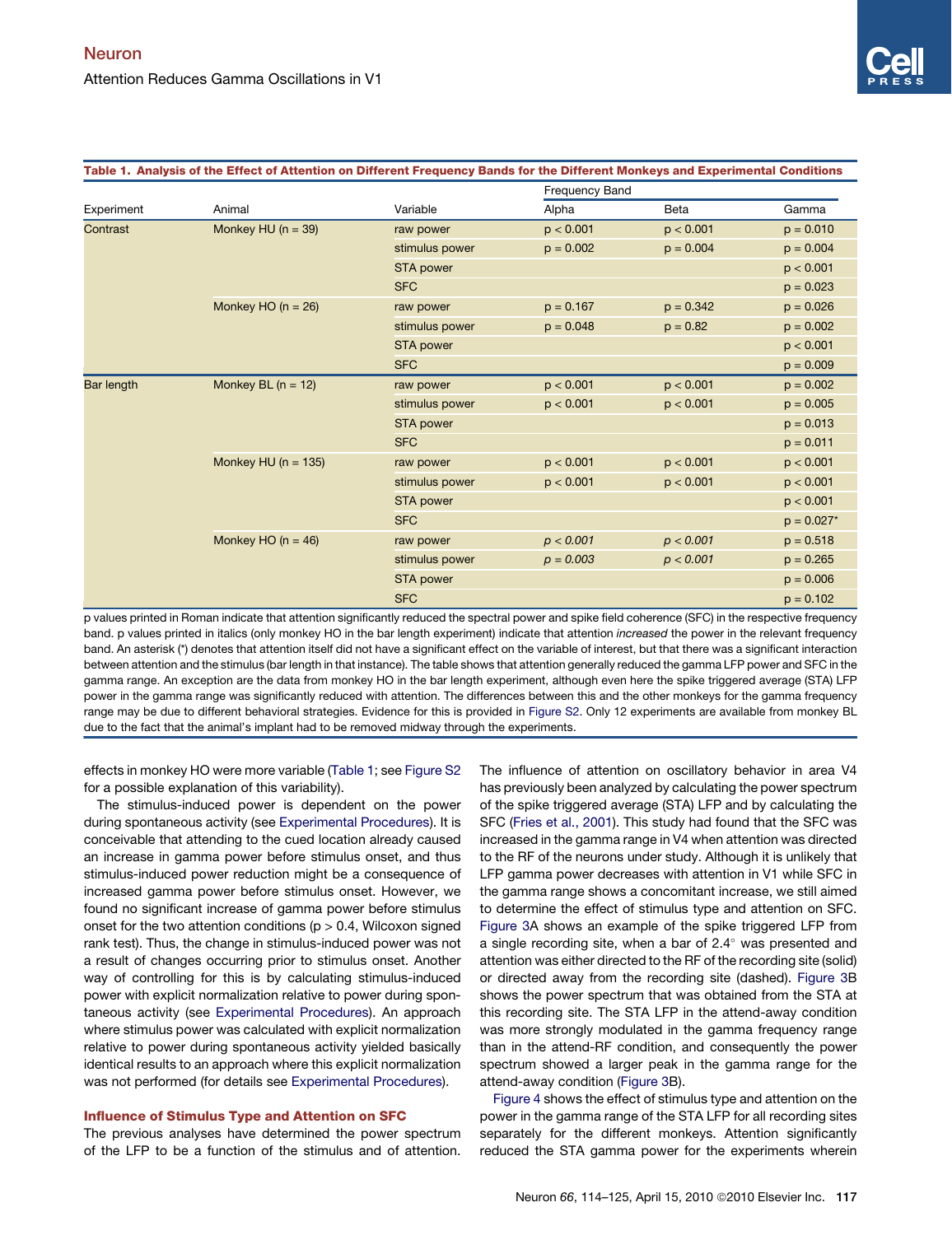<span id="page-5-0"></span>

Figure 3. Effect of Attention on the Spike Triggered Average (STA) LFP for an Example Recording Site (Monkey HU, 2.4° Bar Length) (A) Attention reduced the STA LFP response (compare solid [attend-RF condition] versus dashed [attend-away condition]).

(B) Power spectrum calculated from the STA LFP response in (A). Attention strongly reduced the STA LFP power across most frequencies shown; this was most pronounced in the alpha and the gamma frequency bands.

stimulus contrast was varied in both monkeys ( $p < 0.01$ , twofactor RM ANOVA). Moreover, for these experiments there was a significant interaction between contrast and attention in both animals ( $p < 0.05$ , two-factor RM ANOVA). The differences between the data from the two monkeys that are apparent from Figure 4A are probably due to the fact that the stimulus size differed. In monkey HO a bar of 1.2° length was used, which activates center surround modulation, provided the contrast is high. In monkey HU a bar of 0.4° length was used, which hardly (if at all) activates center surround mechanisms, and therefore does not generate as much gamma drive per se. Therefore increasing contrast in monkey HU does not result in the same

STA gamma power increase as in monkey HO. However, irrespective of the stimulus-induced difference, attending to the RF resulted in significantly reduced STA LFP gamma power in both animals.

Attention significantly reduced STA LFP gamma power in all three monkeys when the bar length was varied ( $p < 0.05$ , twofactor RM ANOVA, Figure 4B). Stimulus type also had a significant effect on STA LFP gamma power. Increasing the bar length to a size where the ends just encroached on the RF surrounds  $(0.4^{\circ}$  or  $0.8^{\circ}$  long) initially reduced STA LFP gamma power, while large bars (which extended well into the RF surrounds of V1 neurons) resulted in significantly increased STA LFP gamma power (Figure 4B).

In addition to the STA LFP gamma power, we also calculated the SFC (see [Experimental Procedures\)](#page-10-0). [Figure 5](#page-6-0)A shows the SFC for the attend-RF (solid line) and attend-away (dashed line) condition when a bar of 50% luminance contrast was presented, pooled across data from both monkeys. SFC showed a peak in the gamma range  $(\sim]30-50$  Hz), and this was significantly larger for the attend-away condition ( $p < 0.01$ , Wilcoxon signed rank test). The SFC data in the gamma range as a function of contrast for the two monkeys are shown in [Figure 5](#page-6-0)B. SFC significantly increased as stimulus contrast increased (p < 0.001, two-factor RM ANOVA). Attending to the RF significantly decreased SFCs ( $p = 0.03$ , two-factor RM ANOVA), and there was a significant interaction between contrast and attention  $(p = 0.02,$  two-factor RM ANOVA).

When stimulus length was varied, we equally found a significant effect of stimulus length on the strength of the SFC [\(Figure 5C](#page-6-0)). Larger stimuli resulted in significantly higher SFC (p < 0.0001, two-factor RM ANOVA). Attention only decreased

#### Figure 4. Power of the STA LFP in the Gamma Range for the Different Experiments (A) Stimulus contrast varied.

(B) Bar length varied. Data are shown separately for the different monkeys as a function of attention (solid lines: attend-RF; dashed lines: attendaway). For both experiments and all monkeys, attention significantly reduced the STA LFP power in the gamma range. Additionally, a significant interaction between attention and stimulus type occurred for most conditions. p values (two-factor RM ANOVA) denote whether attention or stimulus type had a significant influence on STA LFP gamma power or whether there was an interaction between attention and stimulus type. n denotes the number of recording sites contributing to the sample. Error bars show SEM.



118 Neuron 66, 114-125, April 15, 2010 ©2010 Elsevier Inc.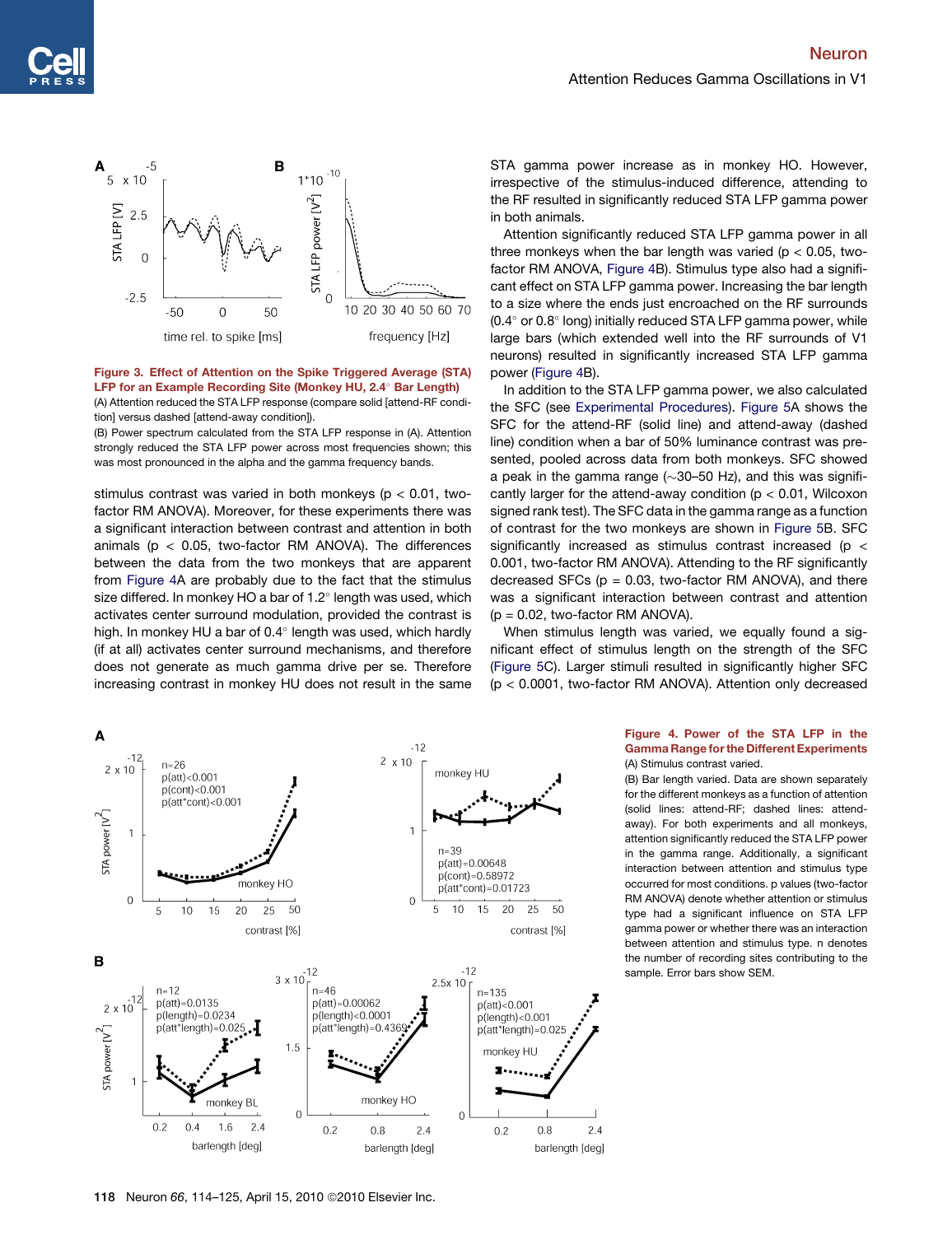<span id="page-6-0"></span>

#### Figure 5. SFC as a Function of Attention

(A) SFC for a 50% contrast stimulus averaged across all recording sites from monkey HU and monkey HO. SFC was strongest in the gamma range (30–50 Hz, gray bar at the bottom of the graph). Attending to the RF resulted in lower SFC (solid lines, gray shaded area) compared with that resulting from attending away (dashed lines). Shaded (dashed) area shows SEM.

(B) Average SFC in the gamma range as a function of stimulus contrast and attention.

(C) Average SFC in the gamma range as a function of stimulus size and attention. Solid lines show attend-RF conditions; dashed lines, attend-away

conditions. p values (two-factor RM ANOVA) denote whether attention or stimulus type had a significant influence on SFC in the gamma range or whether there was an interaction between attention and stimulus type. n denotes the number of recording sites contributing to the sample. Error bars show SEM.

SFC for shorter bar lengths. Attention itself had no significant effect on SFCs in the gamma range, but there was a significant interaction between attention and bar length ( $p = 0.016$ , twofactor RM ANOVA), reflecting a stronger effect of attention on SFC for short and medium-sized bars (see [Table 1](#page-4-0) for a breakdown of effects across different animals).

While these data show that attending away from the RF increases LFP gamma power and SFC in V1, it may also be important to look at the spike-field phase relationship. It has been argued that gamma power ensures that spikes are elicited at a ''good'' LFP phase, so that neuronal interactions are more effective. It may be the case that despite increased SFC in the attend-away condition, the phase relationship is more effective to promote neuronal interactions in the attend-RF condition. While it is unclear what an 'optimal' phase relationship is, as this will depend on conduction delay times, it is still possible to investigate whether attention affects the phase relationship between spikes and gamma frequency oscillations. We thus calculated the spike-field phase relationship for the attend-RF and attend-away condition for each experiment as a function of stimulus condition. [Figure 6](#page-7-0) plots the distribution of spike-field phase relationship for the contrast experiment. For this figure we plotted the preferred phase relationship for the frequency range from 36–40 Hz, from 40–44 Hz, and from 44–48 Hz, i.e., each recording site contributes three data points (vectors) for each stimulus and attention condition. A plot where the individual frequency bands are analyzed separately yields virtual identical results. The stimulus type had a significant effect on the spike-field relationship ( $p < 0.001$ , two-factor ANOVA, contrast experiment;  $p = 0.02$ , two-factor ANOVA, bar length experiment). During spontaneous activity there is no consistent spike-field phase relationship. Upon stimulus presentation there is a concentration of spike-field phase relationships at an angle of  $\sim$  -0.65 $\pi$ . Upon inspection of [Figure 6](#page-7-0) it is also clear that the concentration is more profound for medium and high contrast stimuli. Attention had no significant effect on the distribution of spike-field phase relationships ( $p = 0.26$ , two-factor ANOVA). Also, there was no significant interaction between stimulus condition and attention on spike-field phase relationships ( $p = 0.87$ , two-factor ANOVA). The results from the bar length experiment yielded virtually identical results. We thus conclude that attention reduces SFC in V1 but does not systematically affect the spike-field phase relationship.

#### Attention and LFP Gamma Power in Area V4

To ensure that the results obtained in V1 were not caused by differences in experimental design or laboratory differences, we recorded LFPs from an additional monkey (monkey ST) in an attention task in V4 at 43 recording sites. Stimuli were moving square-wave gratings within a circular aperture of  $2^{\circ}$  diameter (1 cyc/°, 2 Hz). As in the task used for the V1 recordings, the monkey was cued to attend to either the RF at the recording site or a location in the opposite hemifield. He had to detect a reduction in grating contrast from 90% to 60% Michelson contrast. For these recordings we found a significant increase in LFP gamma power when the animal directed attention to the RF of the recording sites, compared with when he attended away from it (p < 0.001, Wilcoxon signed rank test). However, it could be argued that the animal differed from those used for the V1 study and the stimuli were also different. Thus task difficulty and requirements may also have differed, and this might be the cause of the different results in V1 and V4. To determine whether this can account for the different results, we recorded from monkey HU's area V1 and area V4 simultaneously, under task conditions that were identical to those described for the previous V1 experiments, but under stimulus conditions that were slightly different. Instead of using small bars, we used square-wave gratings presented in a circular aperture of 1 $^{\circ}$ diameter. The animal had to detect a subtle change at the center of the cued grating and ignore changes at the other grating location. We used slightly more extended stimuli to ensure that simultaneously recorded neurons in V1 and V4 would both be activated. The RFs of neurons in V1 and V4 in all these recordings were overlapping, although RF centers did not necessarily coincide. Stimuli were always centered on the RF of the V1 neurons, but always also elicited a significant response in the simultaneously recorded V4 neurons. These simultaneous recordings replicated our basic V1 results, namely that attention to the RF of the neurons under study reduced SFC ( $p < 0.05$ , signed rank test,  $n = 48$  recording sites), while in V4 the simultaneously recorded SFC was significantly increased ( $p < 0.01$ , signed rank test,  $n = 48$  recording sites). The results are shown in [Figure 7.](#page-8-0) From [Figure 7](#page-8-0) it is also apparent that while attention affected SFC differently in V1 and V4, the effects occurred at different frequencies. In V1 the main effect occurred at a frequency of 30–40 Hz in monkey HU, while in V4 it occurred at a frequency of 55–70 Hz. Since these data come from simultaneous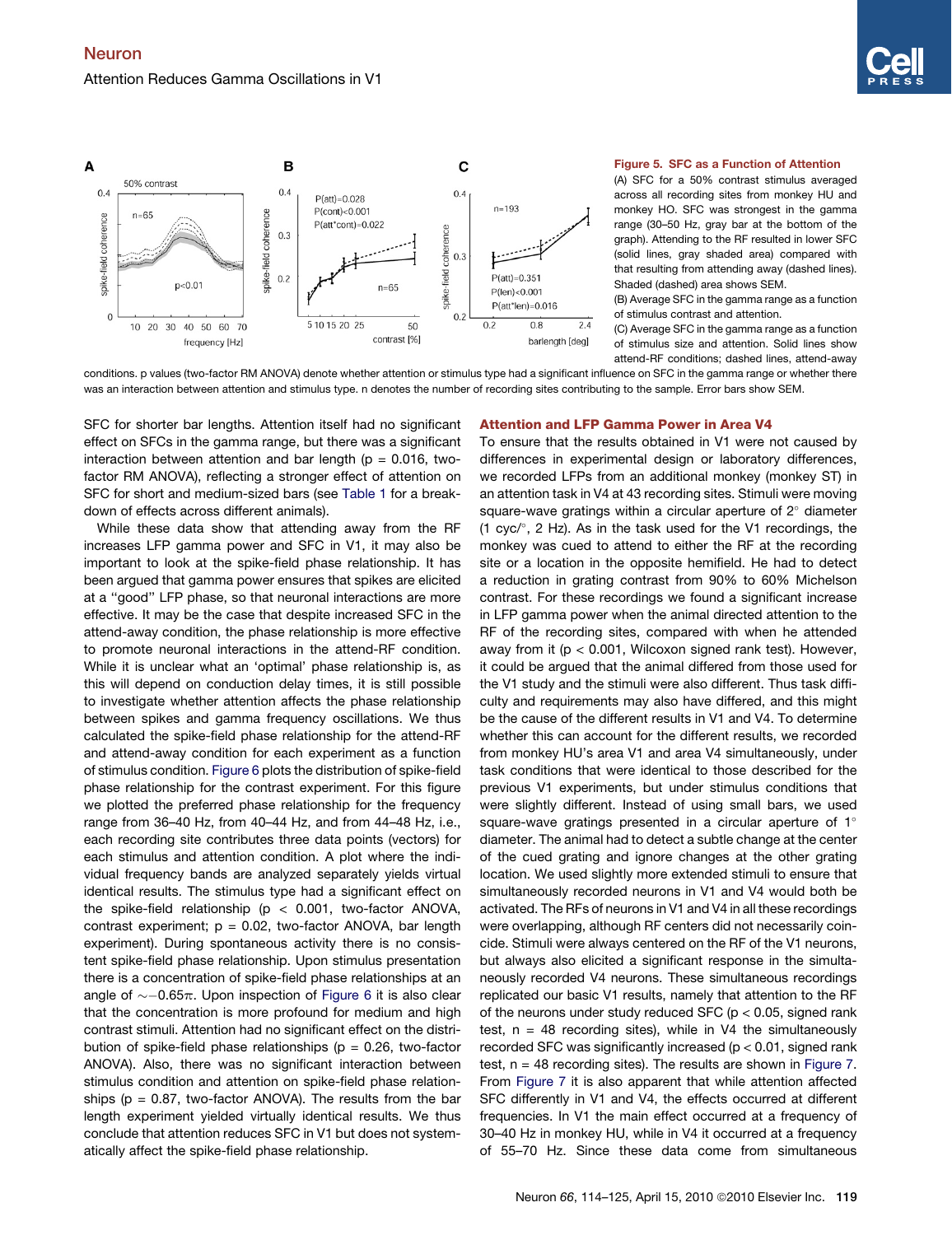<span id="page-7-0"></span>

#### Figure 6. Spike-Field Phase Relationship for the Gamma Range as a Function of Contrast and Attention

Each recording site contributes three vectors, obtained from three different parts of the gamma frequency band (36–40, 40–44, and 44–48 Hz). The reason for this is that the phase angle from the three frequency bands cannot be averaged (a random phase angle would average to 0). Columns show different attention conditions; rows, different stimulus conditions. During spontaneous activity no specific angle for the spike-field phase relationship was apparent. Upon stimulus presentation spike-field phase relationships concentrated at  $\sim$ -0.65 $\pi$ . Attention had no significant influence on the median spike-field phase relationship. The red vector and number insets give the median spikefield phase relationship.

recordings in monkey HU, it cannot be argued that stimulus, task, behavioral, or individual differences contributed to the differences seen in V1 versus V4. Thus, attention reduces SFC in V1, which differs from previous (and our own) findings in V4.

### **DISCUSSION**

We found that raw and stimulus-induced gamma power, as well as the STA LFP gamma power and the SFC in V1, increased with bar length and with stimulus contrast. The largest increases occurred for high contrasts invoking contrast normalization mechanisms, or long bars exceeding the classical RF. Attention decreased the gamma band power as well as SFC in the gamma range, whereas it had no effect on the spike-field phase relationship per se. Generally the largest attention-induced decreases of gamma power occurred for long bars and high contrast.

Our data relating to the dependence of gamma power on stimulus types are in line with results of two recent studies [\(Gieselmann and Thiele, 2008; Henrie and Shapley, 2005](#page-11-0)). [Gieselmann and Thiele \(2008\)](#page-11-0) found that the magnitude of gamma frequency LFP activity increased monotonically for all stimulus sizes, with maximal increases occurring for stimuli that infringed on the classical RF surround, where suppression begins to dominate the spiking activity. [Henrie and Shapley](#page-11-0) [\(2005\)](#page-11-0) found that LFP gamma oscillations increased monotonically with stimulus contrast. Maximal increases occurred at high stimulus contrasts when the single-unit activity saturated and where contrast normalization mechanisms ([Heeger, 1992;](#page-11-0) [Henrie and Shapley, 2005; Sceniak et al., 2001; Thiele et al.,](#page-11-0) [2004\)](#page-11-0) with recurrent inhibitory activity begin to dominate. In agreement with modeling and in vitro studies ([Tiesinga and](#page-12-0) [Sejnowski, 2004; Traub et al., 1996; Whittington and Traub,](#page-12-0) [2003\)](#page-12-0), this suggests that the magnitude of the LFP response in the gamma frequency range is determined by the summed contributions of excitatory and inhibitory activity from both the classical and extraclassical RF, with recurrent inhibitory activity from the extraclassical RF playing a dominant role. At first glance this contradicts the notion that strong stimuli result in reduced magnitude and spatial extent of lateral interactions in V1 [\(Nauhaus et al., 2009\)](#page-11-0). [Nauhaus et al. \(2009\)](#page-11-0) found maximal *facilitatory* interactions at low contrast, and reduced interactions at high contrast. One suggested possibility for this result was recruitment of a disynaptic inhibitory signal at high contrast. Such inhibitory recruitment could drive gamma oscillations. However, both results (increased gamma oscillations and reduced lateral interactions) could also arise within an inhibition-stabilized network ([Ozeki et al., 2009](#page-12-0)). Here surround suppression briefly increases the overall inhibitory drive, which then quickly causes overall reduction of excitation and inhibition within the network ([Ozeki et al., 2009](#page-12-0)). Reduced excitation and inhibition with high contrast stimuli would yield smaller space constants and a smaller magnitude of lateral interactions [\(Nauhaus et al., 2009\)](#page-11-0). Because reduced inhibition can also be a prerequisite for gamma oscillations (Bö[rgers et al., 2008](#page-11-0)), an inhibition-stabilized network could favor gamma oscillations when surround suppression or contrast normalization mechanisms are activated.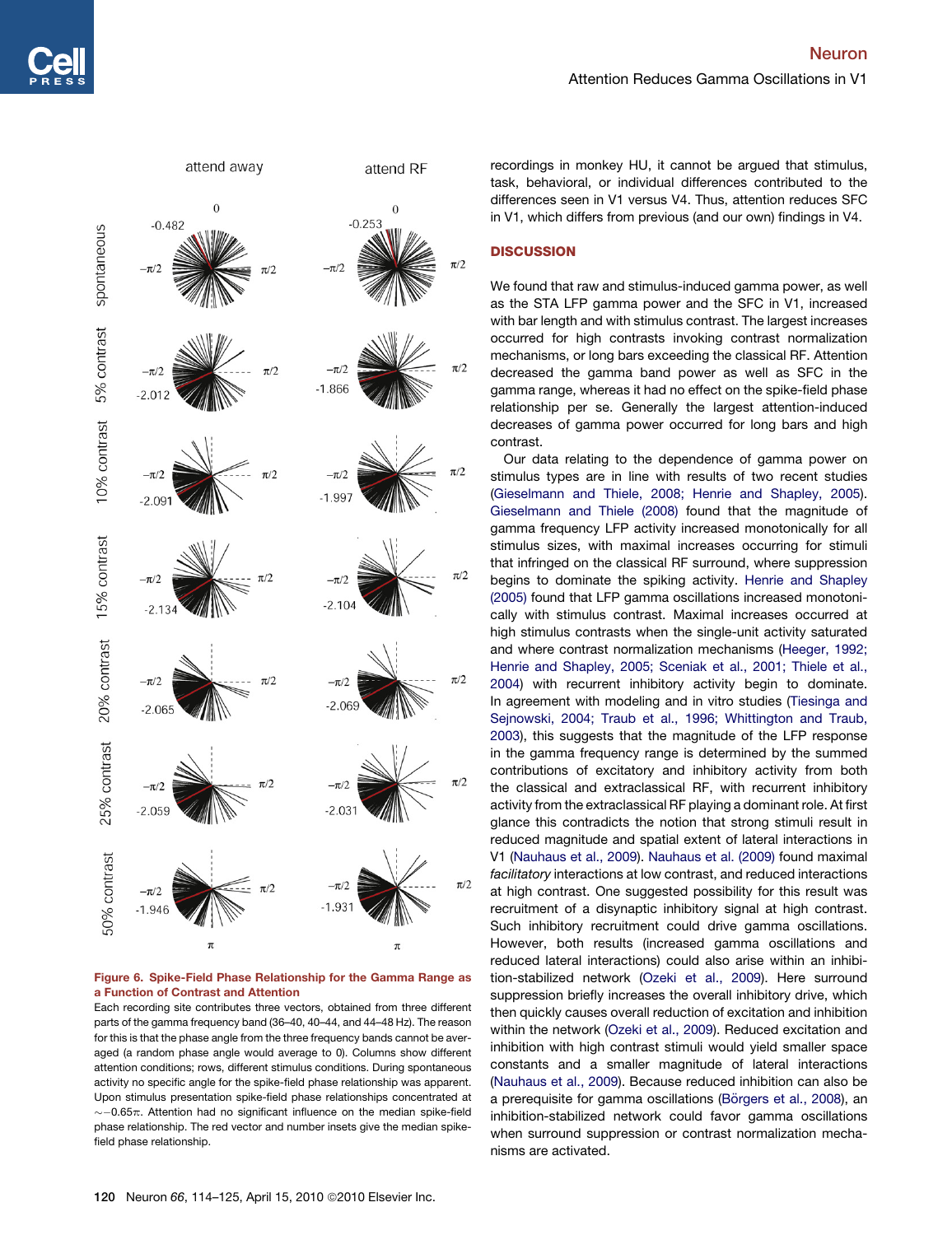<span id="page-8-0"></span>

Our data relating the dependence of gamma power on attention are at odds with data from extrastriate cortex ([Fries et al.,](#page-11-0) [2001\)](#page-11-0). Data from V4 demonstrated an increase in SFC in the gamma range when attention was directed to the RF of the neurons under study [\(Fries et al., 2001\)](#page-11-0). It has been suggested that increased SFC in the gamma range would promote an increased impact of excitatory postsynaptic potentials at target neurons, and thus improve neuronal communication (Bö[rgers](#page-11-0) [et al., 2008; Womelsdorf and Fries, 2007](#page-11-0)). Contrary to these findings, our data from V1 showed decreased LFP gamma power and decreased SFC in the gamma range when attention was directed to the RF of the recorded neurons. This discrepancy cannot be explained by experimental approaches (or laboratory differences) because we found increased LFP gamma band activity in V4 when attention was directed toward the RF of the recorded neurons, while simultaneously recorded V1 data showed the opposite result.

Despite the decrease of gamma power with attention in V1, we still found an increase in neuronal firing rate with attention. Thus, attention increases the firing rate of neurons representing the attended stimulus while simultaneously decreasing the LFP gamma power and the SFC in the gamma range in V1. What could be the mechanisms behind this dissociation and behind the difference between the V1 and V4 results? We will first speculate on possible mechanisms that might promote increased firing rates when gamma oscillations are decreased, followed by possible reasons for V1 versus V4 differences.

We have recently shown that increases in LFP gamma oscillations are paralleled by decreased firing rates in V1 [\(Gieselmann](#page-11-0) [and Thiele, 2008\)](#page-11-0). Both changes are likely due to recruitment of inhibitory interneurons from neighboring hypercolumns when the neuron's suppressive surround is stimulated. This inhibition causes reduced firing rates, but can simultaneously strengthen pyramidal-interneuron gamma (PING) oscillations (Bö[rgers and](#page-11-0) [Kopell, 2005; Gieselmann and Thiele, 2008\)](#page-11-0). If attention reduced the surround suppression, it could increase firing rates and decrease gamma oscillations simultaneously, as found in our

#### Figure 7. SFC of Simultaneous Recordings in V1 and V4 ( $n = 48$ )

SFC in V1 was significantly reduced with attention in the frequency range from 30-40 Hz ( $p <$ 0.05, signed rank test), but it was significantly increased with attention in V4 in the frequency band of 55–70 Hz. The left side shows z-transformed average SFC for the two areas. The right graph shows the attention-induced difference in SFC for the two areas. Shaded areas show SEM.

data. It has recently been shown that attention affects center surround mechanisms in primary visual cortex [\(Roberts](#page-12-0) [et al., 2007](#page-12-0)) and in V4 [\(Sundberg et al.,](#page-12-0) [2009](#page-12-0)). In area V1 attention affected center surround integration by reducing neurons' summation area (at parafoveal sites), not by reducing surround sup-

pression ([Roberts et al., 2007](#page-12-0)). The results presented here suggest that attention can also reduce inhibitory surround mechanisms in primary visual cortex. As a consequence, gamma oscillations would be diminished. At first glance this scenario is incompatible with recent modeling work arguing that a release from inhibition causes increased, not decreased, gamma oscillations in extrastriate areas (Bö[rgers et al., 2008](#page-11-0)). However, the modeling proposes a very local mechanism for the increased gamma oscillations, probably restricted to the representation of the classical RF of the recorded neurons. Within that modeling framework attention reduces the drive to local inhibitory interneurons, releasing pyramidal cells from a bath of inhibition (Bö[rgers et al., 2008](#page-11-0)). Such a release could be mediated through muscarinic mechanisms (Bö[rgers et al., 2008; Xiang et al., 1998,](#page-11-0) [2002\)](#page-11-0), which contribute to attention in V1 [\(Herrero et al., 2008\)](#page-11-0). Thus, attention could in theory reduce surround suppression, causing reduced gamma oscillations at a larger scale, and simultaneously increase gamma oscillations at a very local network level. Because the recorded LFP is widely assumed to be the sum of activity from  $\sim$  0.5–1.2 mm of cortical tissue surrounding the electrode [\(Berens et al., 2008; Gieselmann and Thiele, 2008\)](#page-11-0), a possible increase in very local gamma may be concealed by a more global decrease of gamma oscillations. Although we cannot entirely exclude this possibility, we also found decreased gamma LFP power and SFC with attention for stimuli that were entirely restricted to the classical RF of the recorded neu-rons (0.2°–0.4° bar length; see, e.g., [Figures 4 and 5\)](#page-5-0). The latter makes a scenario of very local increases of gamma oscillations unlikely.

Rather than affecting inhibitory drive, attention could increase ''stimulus-driven'' feedforward activity relative to ''expectationdriven'' recurrent or top-down feedback [\(Sarter et al., 2005;](#page-12-0) [Yu and Dayan, 2005](#page-12-0)). If true, we would expect an increase in feedforward excitatory activity and possibly reduced recurrent inhibitory activity with attention. This could then decrease the level of oscillations within the network ([Traub et al., 1996\)](#page-12-0). Whether any of these proposed events capture the underlying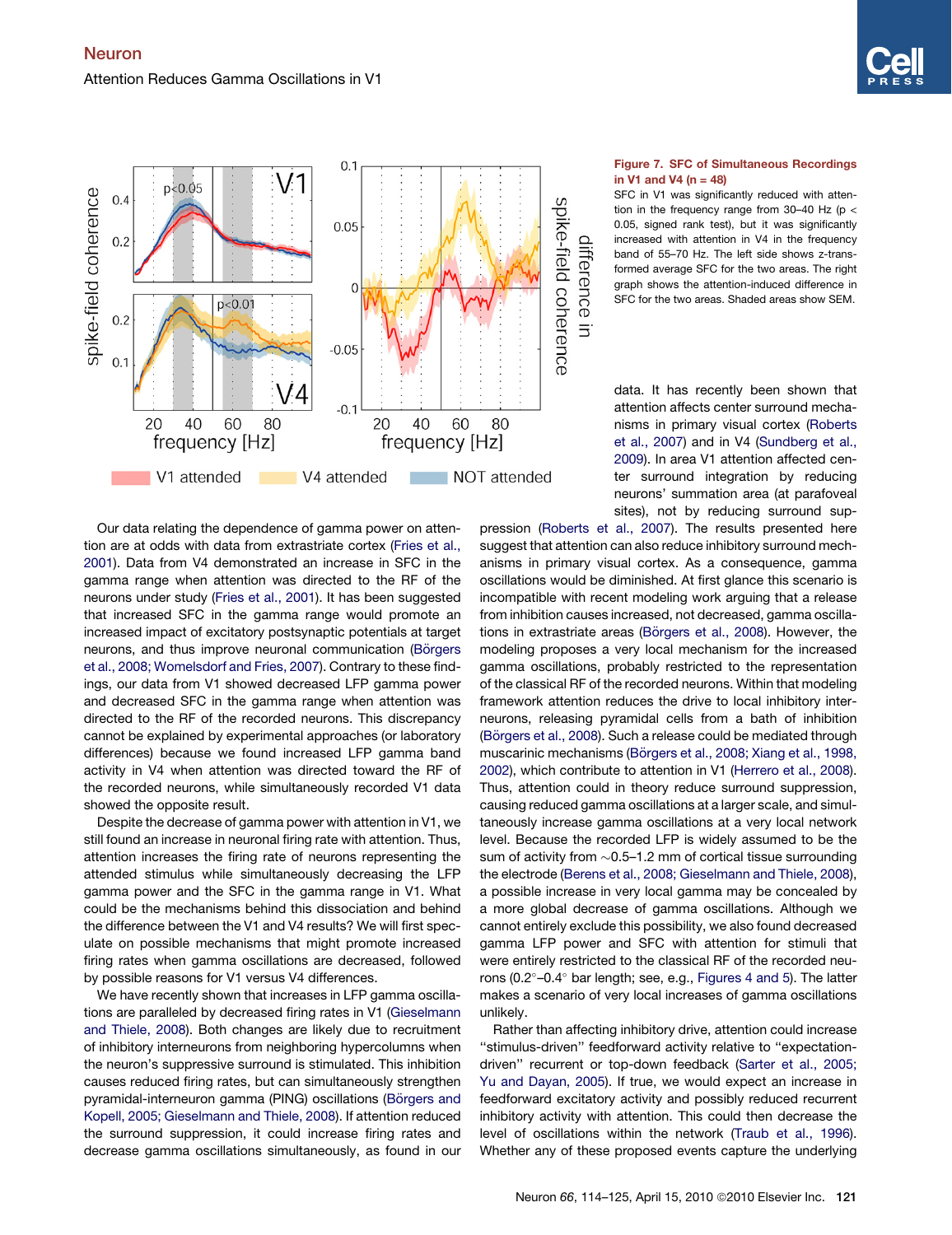mechanisms of the reduced gamma oscillations with attention in V1 remains to be determined in future experiments.

Our above proposal, that attention reduced inhibitory drive, seems at odds with recent models of attention. Normalization models of attention ([Lee and Maunsell, 2009; Reynolds and](#page-11-0) [Heeger, 2009](#page-11-0)) assume that attention increases normalization, i.e., increases the inhibitory drive. This should increase gamma oscillation, rather than decrease it. Thus, normalization models may be able to explain changes in gamma oscillations in area V4, but they are not a straightforward model to explain our V1 results. However, at the same time, the increased inhibition could affect surrounding cortical locations, and suppress local activity at those locations. Reciprocal suppression from the surrounding cortical locations to the attended location would then be reduced, and thus the overall inhibitory drive in the network would be smaller, resulting in reduced gamma power. The gamma power reduction would then be a byproduct of the reduction of surround influences. The input gain model of spatial attention is similar in flavor ([Ghose, 2009\)](#page-11-0). It assumes that attention increases the strength of excitatory and inhibitory inputs at the attended location. Depending on how the model is interpreted, it could also yield a scenario wherein reciprocal inhibition between neurons at the attended location and locations in the surround is reduced, which could then result in reduced gamma oscillations with attention. Thus, depending on how the attention models are interpreted, they may be able to account for the results presented here. However, it should be kept in mind that these models were not developed to account for change in neuronal synchrony with attention, but rather for firing rate changes under a variety of different stimulus and task conditions. To mechanistically account for the data reported here, it will be necessary to develop models that explicitly investigate oscillatory behavior of neuronal networks.

Our finding that attention decreases the degree of neuronal synchrony in V1 in the gamma range conflicts with results from higher areas within the visual processing hierarchy [\(Buschman](#page-11-0) [and Miller, 2007; Fries et al., 2001; Gregoriou et al., 2009](#page-11-0)), demonstrating that the effects of attention on the synchrony of network activity are heterogeneous within visual cortex. As argued above, we currently favor the interpretation that attention in V1 results in reduced center surround inhibition, with a consequence of reduced gamma oscillations, provided an experimental design is used wherein attention is tightly focused at the center of the classical RF. As shown by others ([Fries et al.,](#page-11-0) [2001](#page-11-0)) (and also evident from our own V4 data), attention in V4 increases gamma oscillations. Thus, either attention may have different effects on center surround mechanisms in V1 and in V4, or the respective center surround structures are organized differently in these areas. Yet another alternative is that inhibitory mechanisms, and thus their involvement in gamma oscillations, are differently recruited by attention in different cortical areas. This scenario is by no means unlikely, because, for example, cholinergic receptors reside on different neuronal classes and locations in macaque V1 and V2 ([Disney and Aoki, 2008; Disney](#page-11-0) [et al., 2006](#page-11-0)). Because cholinergic mechanisms contribute to gamma oscillations in cat visual cortex [\(Munk et al., 1996; Rodri](#page-11-0)[guez et al., 2004\)](#page-11-0), and have been proposed to contribute to attention-induced gamma oscillations (Bö[rgers et al., 2008](#page-11-0)),

differences in their local distribution could have profound implications in how they alter the local network state when recruited by attention.

Known differences in feedback from frontal and parietal cortex to V4 and V1 could also account for differences between V1 and V4. V1 does not have direct feedback from the frontal or the parietal cortex, whereas V4 has strong feedback from the frontal cortex [\(Felleman and Van Essen, 1991\)](#page-11-0). [Gregoriou et al.](#page-11-0) [\(2009\)](#page-11-0) showed that increases in gamma power with attention in V4 are at least partly driven by feedback from the frontal eye field. However, because V1 has strong feedback from V2, MT, and V4 (Felleman and Van Essen, 1991; Hupé et al., 1998), one might assume that changes of gamma oscillations with attention in V4, MT, V2, or a combination thereof might also be fed back to V1. However, our data failed to provide evidence for this, and a more detailed understanding of the specific roles of feedback from different areas will be necessary to account for this.

Whatever the underlying mechanisms, our data from V1 are difficult to reconcile with the idea that neuronal synchronization is a universal mechanism by which behaviorally relevant signals are amplified in the cortex. It seems more likely that changes in the degree of synchrony in V1 come about as a byproduct of underlying changes in the overall dynamics of network activity due to attention. Our data suggest that attention reduces the strength of inhibitory mechanisms, and simultaneously increases excitatory drive locally [\(Roberts et al., 2007; Roelfsema et al.,](#page-12-0) [1998\)](#page-12-0).

The finding that attention increases the degree of synchrony in V4 has been used as support for the hypothesis that attention provides the top-down signal required to implement perceptual ''binding by synchrony.'' Attention would thereby act to selectively synchronize the activity of neurons that respond to different aspects of an attended stimulus, so that the activity of these neurons is ''bound'' together and can be combined appropriately during the decoding process to produce a single cognitive percept [\(Engel et al., 2001](#page-11-0)). However, if in V1 the degree of synchrony is reduced with attention, then this suggests that a different mechanism is required to explain how perceptual binding is implemented in the earliest visual areas, and it implies that neuronal synchrony is not a general mechanism by which this is achieved.

In summary, we found that directing attention toward the RF of neurons located adjacent to the recording electrode significantly reduced the gamma LFP response and the SFC. This attention-dependent modulation of the gamma LFP power increased with stimulus size and stimulus contrast, and for the SFC, it increased with contrast, but was more profound for stimuli confined to the RF. Moreover, the LFP and SFC gamma band response increased monotonically with bar length and stimulus contrast, suggesting that it represented the activity of excitatory and inhibitory neurons summed over a region that included both the classical and extraclassical RF. Because directing attention toward the RF of V1 neurons increases their firing rate, the attention-dependent decrease in low gamma band LFP oscillations was due to a decrease in the synchronization of spiking activity within the network, rather than an overall decrease in neuronal activity. Changes in synchrony in V1 likely come about as a byproduct of other attention-dependent effects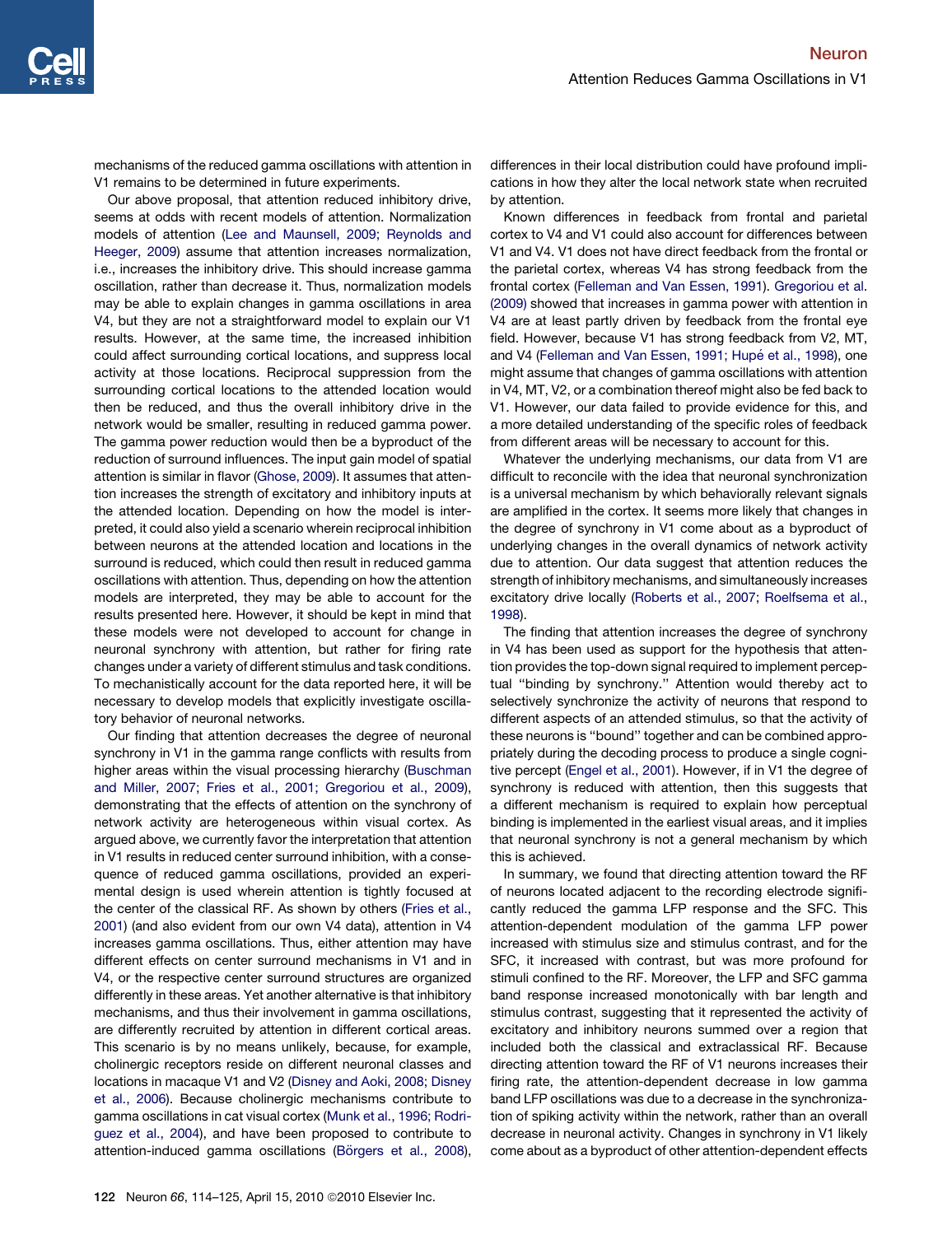<span id="page-10-0"></span>on activity within the network, such as a change in the balance between excitatory and inhibitory activity, rather than playing a direct functional role in mediating the effects of attention on perceptual processing.

#### EXPERIMENTAL PROCEDURES

All experiments were carried out in accordance with the European Communities Council Directive 1986 (86/609/EEC), the US National Institutes of Health Guidelines for the Care and Use of Animals for Experimental Procedures, and the UK Animals Scientific Procedures Act.

#### Surgical Preparation

Monkeys (*macaca mulatta*, male, 5–8 years old) were implanted with a head holder, eye coil, and recording chambers above V1 and V4 under general anesthesia and sterile conditions. All details regarding surgical procedures, postoperative care, and the cleaning of the implant and recording chambers are published elsewhere ([Thiele et al., 2006\)](#page-12-0).

#### Electrophysiological Recordings

We used tungsten-in-glass microelectrodes (0.5–2 M $\Omega$ , made in-house) for recording extracellular spiking activity and the LFP. Remote Cortex 5.95 (Laboratory of Neuropsychology, National Institute for Mental Health, Bethesda, MD) was used for stimulus presentation and behavioral data collection. Neuronal data were collected by Cheetah data acquisition (Neuralynx) interlinked with Remote Cortex 5.95 (Laboratory of Neuropsychology, National Institute for Mental Health, Bethesda, MD). Spike waveforms were sampled at 30 kHz. In postprocessing, spike times were sampled at 1 kHz resolution. LFP data were sampled continuously at a sampling rate of 1 kHz.

#### RF Mapping

RFs of neurons surrounding the electrode tip were mapped by presenting a 0.1 $^{\circ}$  black (100% contrast) square at pseudorandom locations on a 10  $\times$ 10 grid (i.e., a  $1^\circ \times 1^\circ$  area; five repetitions at each location; 100 ms presentation time with 100 ms gaps), while monkeys fixated centrally on the cathode ray tube (CRT). The mean response at each stimulus location (calculated from 30–100 ms after stimulus onset) was determined and a 2D Gaussian was fitted to the response distribution. The RF center was taken as the location of the peak of the fitted Gaussian.

#### Main Experimental Task and Recording Protocol

For each recording site we initially mapped the RF of the extracellular action potentials from neurons in the immediate vicinity of the electrode tip, followed by determination of orientation tuning (see [Gieselmann and Thiele, 2008](#page-11-0) for details). In the main experiment the monkeys had to detect a small change in luminance at a cued (attended) location, while ignoring a change that occurred at a noncued location. Monkeys initiated trials by holding a touch bar and fixating a red fixation point (FP, 0.1° diameter) on a gray background  $(21 \text{ cd/m}^2)$  presented centrally on a 20" analog CRT monitor (110 Hz, 1600\*1200 pixels, 57 cm from the animal). Eye position was monitored with a camera-based system (Thomas Recording) with a fixation window of ±0.5-–0.7- in monkeys HU and HO, whereas it was monitored with a scleral search coil and a fixation window of  $\pm 0.5^{\circ}$  in monkey BL. The animal's eye position had to remain within the fixation window boundaries throughout the trial. A cue (blue annulus, 0.24 $^{\circ}$  outer diameter, 0.18 $^{\circ}$  inner diameter) was presented for 400 ms on one side of the fixation spot, at a quarter of the distance to the RF center from the fixation spot (see [Figure S1](#page-11-0)). The cue thus ''pointed'' toward the location to which the monkey had to attend. The cue was displaced either toward or away from the RF to indicate whether attention should be directed toward or away from the stimulus presented in the RF. After cue offset a 900 ms (250 ms in monkey BL) blank period occurred with just the FP present. Spatial and temporal separation of the cue from the test stimuli ensured that it had no direct effect on the neuronal response to the test stimulus. Thereafter, two identical stimuli were presented (test stimuli), one centered on the RF, the other at the same eccentricity in the opposite hemifield. Test stimuli were dark bars of preferred orientation and varying

length or varying contrast (see below). After 500–800 ms (randomly assigned in steps of 1 ms), a brighter patch (0.1 $\degree$ \*0.1 $\degree$  wide) appeared at the center of one of the bars. The patch was always exactly at the bar center, i.e., the animal was always required to monitor the bar center, and could in principle have ignored the rest of the bar. If presented in the cued location it is referred to as "target," and if presented in the uncued location it is referred to as "distracter.'' After the presentation of a target, the monkey had to release the touch bar within 500 ms to receive a juice reward. If a distracter was presented first, the monkey had to continue to hold the touch bar and maintain fixation until target appearance. This occurred 1000–1300 ms after the distracter appeared (randomly assigned in steps of 1 ms). If the monkey made no response, the trial was terminated 500 ms after presentation of the target or distracter, whichever appeared last. Touch bar releases (correctly or incorrectly) or failure to maintain fixation resulted in immediate trial termination.

Attentional cueing was done in a blocked design. Blocks were counterbalanced in random order. Conditions of cueing toward the location of the RF are labeled attend-RF, and conditions of cueing toward the opposite hemifield are labeled attend-away. Within each block, either bar length or stimulus contrast was varied. In the length-tuning experiments, three to seven different bar lengths were used. These were chosen from  $0.1^{\circ}$ ,  $0.2^{\circ}$ ,  $0.4^{\circ}$ , 0.6°, 0.8°, 1.6°, and 2.4°; with a bar width of 0.1°. Three bars were used in all experiments; these were  $0.2^{\circ}$ ,  $0.8^{\circ}$ , and  $2.4^{\circ}$  in monkeys HU and HO, whereas they were 0.2 $^{\circ}$ , 0.4 $^{\circ}$ , 1.6 $^{\circ}$ , and 2.4 $^{\circ}$  in monkey BL (i.e., in monkey BL four bars were used in all experiments, thus the four data points in [Figure 5](#page-6-0)B). We treated the 1.6 $^{\circ}$  bar data from monkey BL as if it had been from 0.8 $^{\circ}$ -long bars (treating the 0.4 $^{\circ}$  bar in the same manner did not change the overall conclusions). In the contrast experiment bar length was fixed (either 0.4°\*0.1° [monkey HU], or 1.2°\*0.1° [monkey HO], presented at the preferred orientation), whereas stimulus contrast was varied (5%, 10%, 15%, 20%, 25%, or 50% Michelson contrast). For each stimulus condition, the target occurred once at 500–800 ms after bar onset (early target condition) and once at 1500–2100 ms after test bar onset (late target condition). Conditions (different bar length or contrast; early or late target, respectively) were presented in pseudorandom order within each block. If the monkey made an error, the condition would be repeated later in the block. The design of the experiment ensured that an equal number of trials were obtained for all attention and stimulus conditions. Thus, the spectral data were obtained from a balanced data set and are thus unlikely to be affected. For additional details regarding the stimuli and the task, see [Supplemental](#page-11-0) [Information.](#page-11-0)

#### Data Analysis

The LFP signal was band-pass filtered between  $1-100$  Hz (using a  $6<sup>th</sup>$  order Butterworth filter) to remove low-frequency direct current fluctuations and reduce high-frequency noise. Then 50 Hz power line noise was removed by applying a band pass-filter (49-51 Hz, 3<sup>rd</sup> order Butterworth filter) to the original data, and subtracting the resulting filtered signal from the original data.

Spike data from the same recording electrode were obtained by band-pass filtering the raw electrode signal from 600–9000 Hz. Multiunit activity was then obtained by thresholding these filtered data, with a threshold located at  $\sim$ 2 times the signal fluctuations when no background or stimulus-driven activity was present.

Because we were mainly interested in the sustained LFP response after stimulus presentation, we focused on a time window ranging from 256 to 512 ms following stimulus onset for the LFP analysis (for control purpose we also used time windows of 200–550 ms after stimulus onset and 300–500 ms after stimulus onset, both of which gave virtually identical results to the data reported in the [Results](#page-1-0) section). For each trial, the raw power spectral density of the LFP response (*RPS*) over the time period of 256–512 ms after stimulus onset was estimated using a multitaper technique [\(Percival and Walden,](#page-12-0) [1993\)](#page-12-0). For each recording site the mean power spectrum (PS<sub>M</sub>) was then calculated from the single-trial *RPS* data.

To calculate the STA LFP, we used spikes occurring within 264–460 ms after stimulus onset. We added all LFP fragments surrounding a spike occurrence by ±64 ms for all trials. This ensured that LFP data from 200–524 ms after stimulus onset contributed to our spectral power estimate. We then divided this single-trial STA LFP by the total number of spikes. The average STA LFP as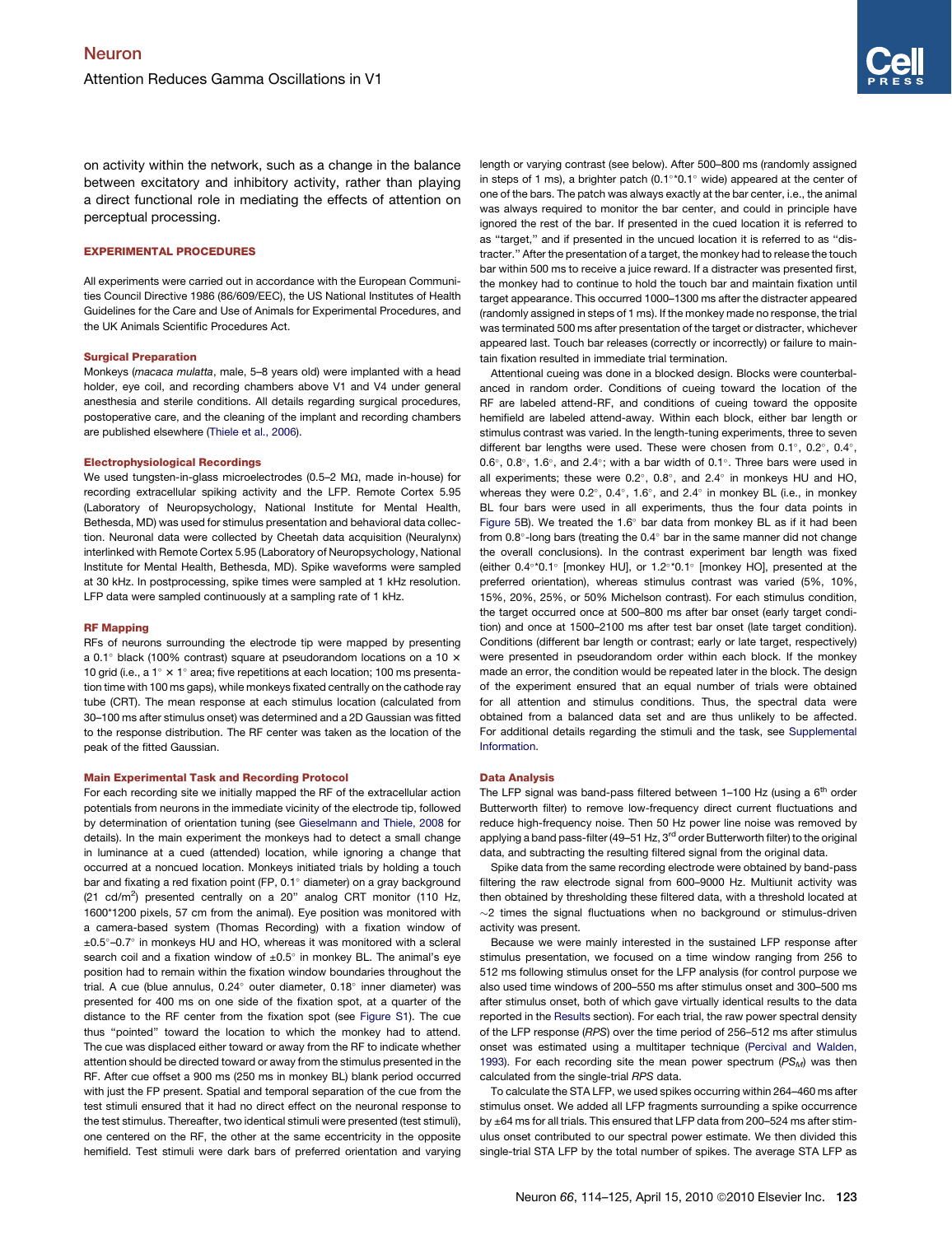<span id="page-11-0"></span>a function of stimulus and attentional condition was then subjected to the same multitaper analysis described above.

For the analysis of the SFC, we binned the single trial multiunit spike data in 1 ms bins. We then calculated the power spectra for the binned spike and the LFP data, as well as their cross spectra, using multitaper analysis. These spectra and cross-spectra were averaged over trials before calculating coherency. Coherence was obtained by taking the absolute value of the coherency data. All multitaper analyses were performed using the Chronux toolbox ([www.](http://www.chronux.org) [chronux.org](http://www.chronux.org)) under Matlab 7.5 (Mathworks), using a time-bandwidth product of TW = 3 with K = 5 tapers. SFC data were Fisher transformed before subjecting them to population analysis and statistical tests. Spike-field phase relationships were also obtained using the multitaper approach. Each frequency of the spectral analysis is associated with a specific phase relationship that dominated this particular frequency. To calculate spike-field phase relationships for the gamma range, we used the phases associated with 36–40, 40–44, and 44–48 Hz, to analyze the spike-field phase relationship for different stimuli and attention conditions.

In addition to the raw stimulus related LFP, we obtained the single-trial baseline spectra over the time period 300–0 ms before stimulus onset for each recording site and the attend-RF versus attend-away condition. From these single-trial spectra the mean baseline power spectrum (BPS<sub>M</sub>) and the standard deviation of the baseline power spectrum (BPS<sub>SD</sub>) averaged over all trials (i.e., not separated according to where the animal attended to) was calculated. The stimulus-induced (*Pz*) power spectrum was then calculated as follows:

$$
P_z = \frac{PS_M - BPS_M}{BPS_{SD}}
$$

These were obtained for each stimulus and attentional condition. It provides a measure of spectral power that is induced by the stimulus.

Additionally, we calculated the stimulus-induced spectral power by subtracting, on a trial-by-trial basis, the spontaneous spectral power from the stimulus-induced spectral power. We then calculated the mean spectral power from these ''normalized'' individual trial spectral powers and divided this by the standard deviation of the spontaneous power obtained from those trials that were available to calculate the stimulus power (i.e., the standard deviation of the spontaneous power was calculated separately for the two attention conditions and each bar length/contrast). The latter approach was done to eliminate possible ''random'' fluctuations in the LFP baseline signal across individual trials, because each condition is normalized by its corresponding baseline. All quantitative data presented in the paper are based on the first approach, but both approaches yielded virtually identical data.

#### SUPPLEMENTAL INFORMATION

Supplemental Information for this article includes two figures and Supplemental Experimental Procedures and can be found with this article online at [doi:10.1016/j.neuron.2010.03.013.](http://dx.doi.org/doi:10.1016/j.neuron.2010.03.013)

#### ACKNOWLEDGMENTS

We would like to thank the staff of the Comparative Biology Centre (Newcastle University) for excellent technical support. The work was supported by the BBSRC and the Wellcome Trust.

Accepted: February 19, 2010 Published: April 14, 2010

#### **REFERENCES**

Berens, P., Keliris, G.A., Ecker, A.S., Logothetis, N.K., and Tolias, A.S. (2008). Feature selectivity of the gamma-band of the local field potential in primate primary visual cortex. Front Neurosci. *2*, 199–207.

Bichot, N.P., Rossi, A.F., and Desimone, R. (2005). Parallel and serial neural mechanisms for visual search in macaque area V4. Science *308*, 529–534.

Börgers, C., and Kopell, N. (2005). Effects of noisy drive on rhythms in networks of excitatory and inhibitory neurons. Neural Comput. *17*, 557–608.

Buehlmann, A., and Deco, G. (2008). The neuronal basis of attention: rate versus synchronization modulation. J. Neurosci. *28*, 7679–7686.

Buia, C., and Tiesinga, P. (2006). Attentional modulation of firing rate and synchrony in a model cortical network. J. Comput. Neurosci. *20*, 247–264.

Buschman, T.J., and Miller, E.K. (2007). Top-down versus bottom-up control of attention in the prefrontal and posterior parietal cortices. Science *315*, 1860–1862.

Carrasco, M., Ling, S., and Read, S. (2004). Attention alters appearance. Nat. Neurosci. *7*, 308–313.

Chun, M.M., and Marois, R. (2002). The dark side of visual attention. Curr. Opin. Neurobiol. *12*, 184–189.

Deco, G., and Thiele, A. (2009). Attention: oscillations and neuropharmacology. Eur. J. Neurosci. *30*, 347–354.

Disney, A.A., and Aoki, C. (2008). Muscarinic acetylcholine receptors in macaque V1 are most frequently expressed by parvalbumin-immunoreactive neurons. J. Comp. Neurol. *507*, 1748–1762.

Disney, A.A., Domakonda, K.V., and Aoki, C. (2006). Differential expression of muscarinic acetylcholine receptors across excitatory and inhibitory cells in visual cortical areas V1 and V2 of the macaque monkey. J. Comp. Neurol. *499*, 49–63.

Engel, A.K., Fries, P., and Singer, W. (2001). Dynamic predictions: oscillations and synchrony in top-down processing. Nat. Rev. Neurosci. *2*, 704–716.

Felleman, D.J., and Van Essen, D.C. (1991). Distributed hierarchical processing in the primate cerebral cortex. Cereb. Cortex *1*, 1–47.

Fries, P., Reynolds, J.H., Rorie, A.E., and Desimone, R. (2001). Modulation of oscillatory neuronal synchronization by selective visual attention. Science *291*, 1560–1563.

Ghose, G.M. (2009). Attentional modulation of visual responses by flexible input gain. J. Neurophysiol. *101*, 2089–2106.

Gieselmann, M.A., and Thiele, A. (2008). Comparison of spatial integration and surround suppression characteristics in spiking activity and the local field potential in macaque V1. Eur. J. Neurosci. *28*, 447–459.

Gregoriou, G.G., Gotts, S.J., Zhou, H., and Desimone, R. (2009). Highfrequency, long-range coupling between prefrontal and visual cortex during attention. Science *324*, 1207–1210.

Heeger, D.J. (1992). Normalization of cell responses in cat striate cortex. Vis. Neurosci. *9*, 181–197.

Henrie, J.A., and Shapley, R. (2005). LFP power spectra in V1 cortex: the graded effect of stimulus contrast. J. Neurophysiol. *94*, 479–490.

Herrero, J.L., Roberts, M.J., Delicato, L.S., Gieselmann, M.A., Dayan, P., and Thiele, A. (2008). Acetylcholine contributes through muscarinic receptors to attentional modulation in V1. Nature *454*, 1110–1114.

Hupé, J.M., James, A.C., Payne, B.R., Lomber, S.G., Girard, P., and Bullier, J. (1998). Cortical feedback improves discrimination between figure and background by V1, V2 and V3 neurons. Nature *394*, 784–787.

Lee, J., and Maunsell, J.H. (2009). A normalization model of attentional modulation of single unit responses. PLoS ONE *4*, e4651.

Martinez-Trujillo, J.C., and Treue, S. (2004). Feature-based attention increases the selectivity of population responses in primate visual cortex. Curr. Biol. *14*, 744–751.

McAdams, C.J., and Maunsell, J.H.R. (2000). Attention to both space and feature modulates neuronal responses in macaque area V4. J. Neurophysiol. *83*, 1751–1755.

Munk, M.H., Roelfsema, P.R., König, P., Engel, A.K., and Singer, W. (1996). Role of reticular activation in the modulation of intracortical synchronization. Science *272*, 271–274.

Nauhaus, I., Busse, L., Carandini, M., and Ringach, D.L. (2009). Stimulus contrast modulates functional connectivity in visual cortex. Nat. Neurosci. *12*, 70–76.